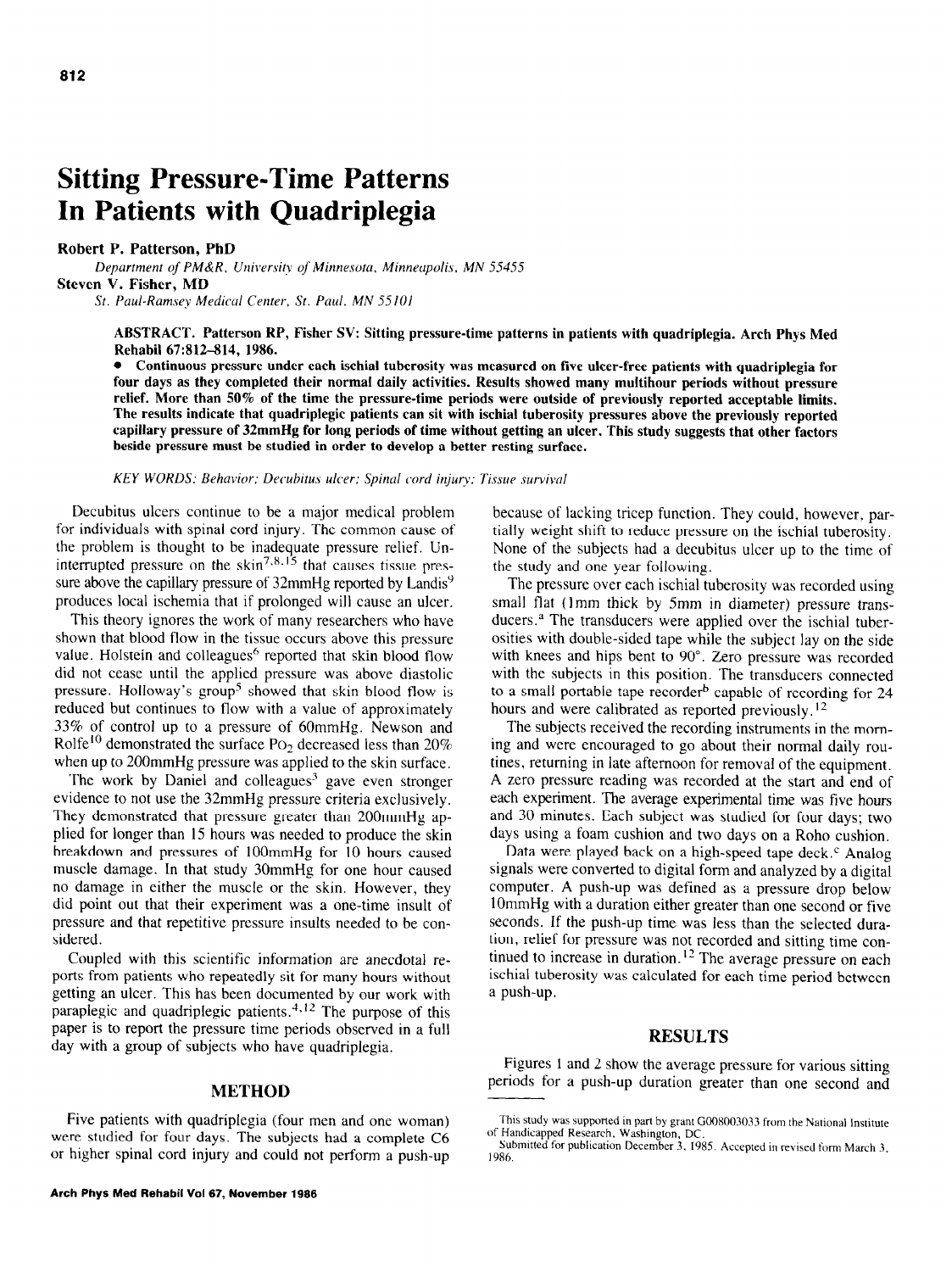

**Fig l-Average pressure occurring under ischial tuherosities between push-ups versus time between push-ups. Push-up duration greater than lsec.** 

greater than five seconds, respectively. Superimposed on the figures is a curve which represents the middle of the uncertainty region between acceptable and unacceptable time pressure periods.<sup>14</sup> The % time in the unsafe pressure-time region for push-ups with a duration  $\leq$ 1sec was 50% and 69% respectively for the right and left buttocks. The % time in the unsafe pressure-time region for push-ups with a duration of <5sec was 66% and 73% respectively for the right and left buttocks. The overall average pressure under the ischial tuberosities was 88mmHG.

# **DISCUSSION References**

The results of this study clearly show that individuals with spinal cord injury can sit for long periods beyond the previously reported critical capillary pressure of  $32$ mmHg<sup>9</sup> without developing an ulcer. Our past studies suggest that errors in pressure measurement of 20 to 30mmHg could occur.<sup>11</sup> If 20 or 30mmHg is subtracted from the measurements there are still many multihour periods above 32mmHg. Laboratory measurements have shown that the average sitting pressure on



**Fig 2-Average pressure occurring under ischial tuberosities between push-ups versus time between push-ups. Push-up duration greater than Ssec.** 

various cushions ranges from 75 to 90mmHg.<sup>15</sup> The average pressure of 88mmHg measured in this study is in the same range, suggesting no large error occurred with the pressure measurement.

High-pressure periods that lasted more than 30 minutes usually occurred on only one buttock, suggesting the subject was leaning to that side. The lower pressure value seen in the laboratory measurements were usually made with the subjects balanced on both buttocks. This variation suggests that subject position may be very important for reducing high pressures on ischial tuberosity.

Clinical experience has shown periodic pressure relief to be effective in preventing decubitus ulcers. Results from this study should not change this practice. These results suggest that other factors in addition to pressure are very important also. Such factors may include shear forces, $<sup>1</sup>$  high-impulse forces,</sup> temperature, humidity, nutrition,  $2.13$  and the lack of protection given a slight bruise or injury. Future research should focus on these factors to determine their relative importance in pressure ulcer etiology. To date, research concentrates on studying pressure and designing resting surfaces that reduce resting pressures. If these other factors prove important, patient information and education could be improved along with better designed resting surfaces. Both efforts may significantly reduce the incidence of decubitus ulcers.

## **ADDRESS REPRINT REQUESTS TO:**

Robert P. Patterson, PhD Department of PM&R University of Minnesota Hospital Minneapolis. MN 55455

- I. Bennett L, Kavner D, Lee BY. Trainor FS, Lewis JM: Skin stress and blood flow in sitting paraplegic patients. Arch Phys Med Rehabil 65:186-190, 1984
- 2. Burr RG: Blood zinc in spinal patient. J Clin Pathol 26:773-775, 1973
- **3.**  Daniel RK, Priest DL, Wheatley DC: Etiologic factors in pressure sores: experimental model. Arch Phys Med Rehabil 62:492-498, 1981
- **4.**  Fisher RP, Patterson RP: Long term pressure recordings under ischial tuberosities of tetraplegics. Paraplegia 21:99-106, 1983
- **5.**  Holloway GA Jr, Daly CH, Kennedy D, Chimoskey JE: Effects of external pressure loading on human skin blood flow measured by  $^{133}$ Xe clearance. J Appl Physiol 40:597-600, 1976
- **6.**  Holstein P. Nielsen PE, Barras J-P: Blood flow cessation at external pressure in skin of normal human limbs: photoelectric recordings compared to isotope washout and to local intraarterial blood pressure. Microvasc Res 17:71-79, 1979
- 7. Houle RJ: Evaluation of seat devices designed to prevent ischemic ulcers in paraplegic patients. Arch Phys Med Rehabil 50:587-594, 1969
- **8.**  Kosiak M: EtioIogy and pathology of ischemic ulcers. Arch Phys Med Rehabil 40:62-69, 1959
- **9.**  Landis EM: Micro-injection studies of capillary blood pressure in human skin. Heart 15:209-228, 1930
- 10. Newson TP, Rolfe P: Skin surface  $PO_2$  and blood flow measurements over ischial tuberosity. Arch Phys Med Rehabil 63:553-556, 1982
- II. Patterson RP, Fisher SV: Accuracy of electrical transducers for measurement of pressure applied to skin. IEEE Trans Biomed Eng **BME 26:450-456. 1979**